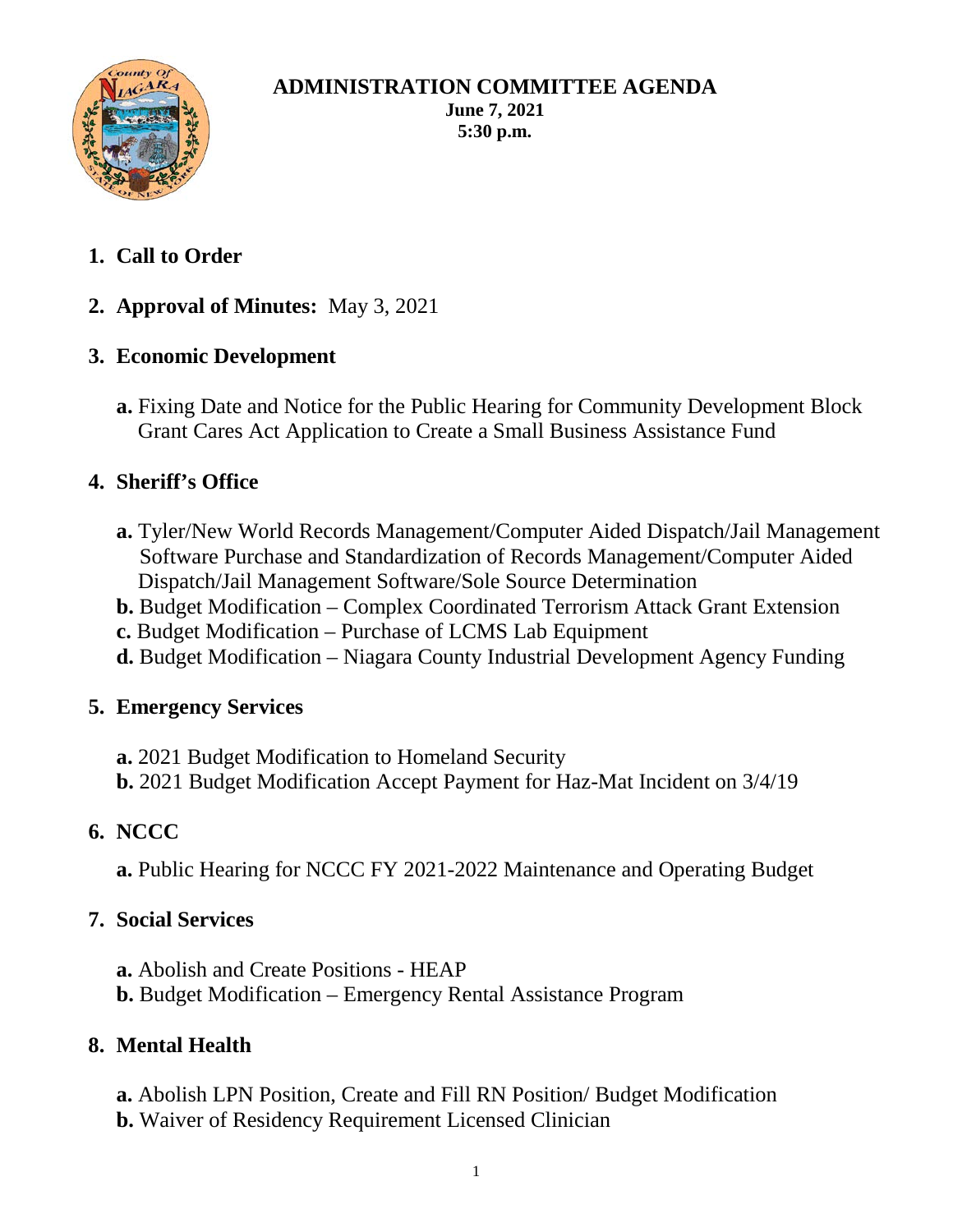

#### **ADMINISTRATION COMMITTEE AGENDA June 7, 2021 5:30 p.m.**

# **9. Office for the Aging**

- **a.** Budget Modification Acceptance of Grant Funds COVID-19 ADRC Vaccine Access
- **b.** Budget Modification Acceptance of Grant Funds American Rescue Plan
- **c.** Budget Modification Acceptance of Grant Funds Expanding Access to COVID-19 Vaccines VIA the Aging Network (VAC5)
- **d.** Budget Modification Position Upgrade Lead Van Driver
- **e.** Budget Modification Step Adjustment for Van Drivers

### **10. Public Health**

**a.** Waiver of Residency Requirement

### **11. Refuse District**

 **a.** Contract Extension for Parsons

### **12. Information Technology**

- **a.** Abolish Computer Programmer/Create Communications Technician Computer Programmer
- **b.** Waiver of Residency Requirement GIS Intern

### **13. Public Works**

- **a.** Approval of Capital Projects
- **b.** Funding of 2021 Capital Plan
- **c.** Bear Ridge Road Paving Project
- **d.** Bear Ridge Road Over Unnamed Stream
- **e.** Award Culvert Lining Project
- **f.** Tonawanda Creek Road Rehabilitation/Slide Stabilization Project CO #1 Final
- **g.** Porter Center Road Bridge Over Six Mile Creek CO #1 Final
- **h.** Porter Center Road Over Six Mile Creek Consultant Final Payment
- **i.** Sunset Drive Road Rehabilitation Project CO #1